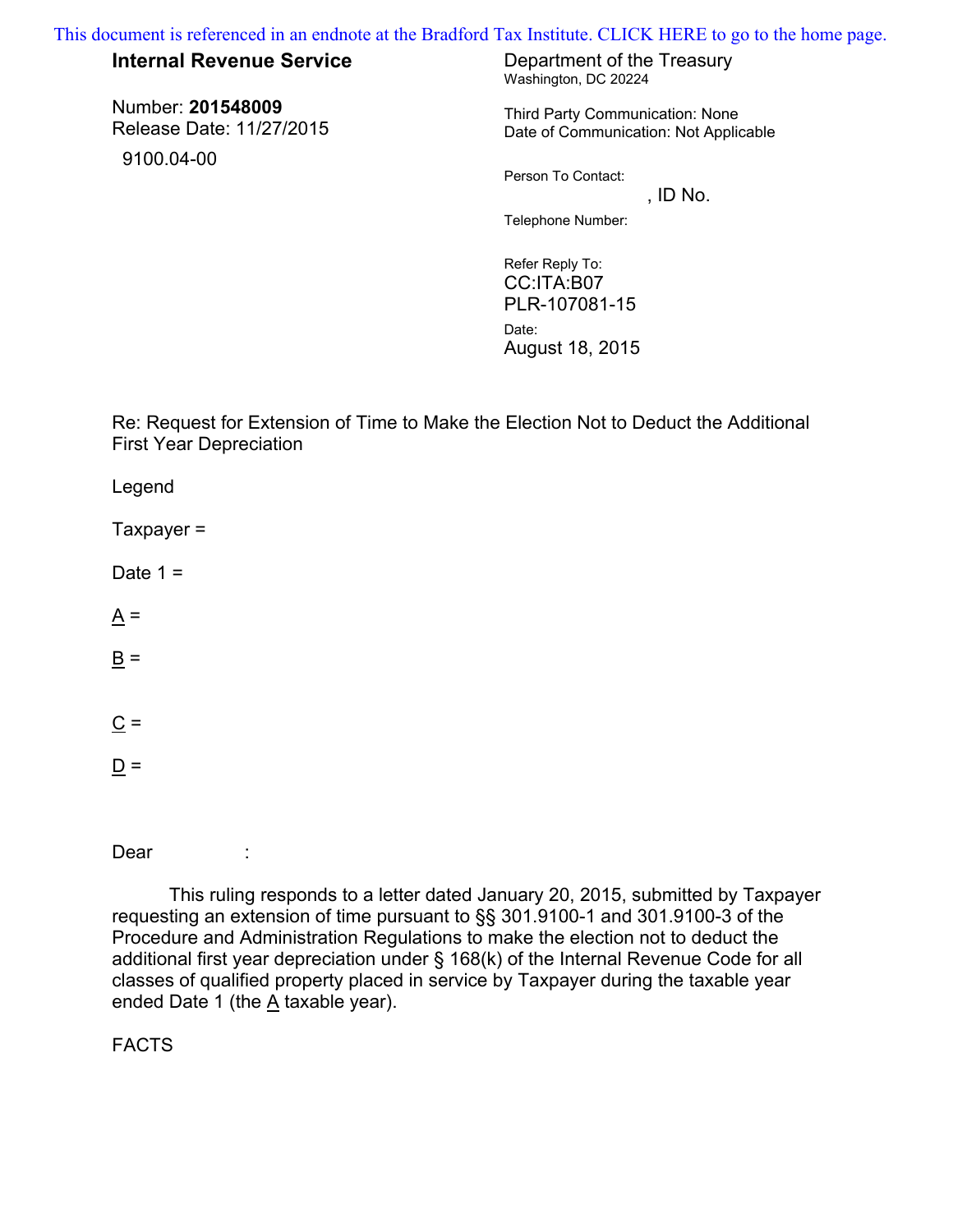Taxpayer represents that the facts are as follows:

Taxpayer is in the business of B and files its federal income tax return on a calendar year-end basis. Taxpayer placed in service qualified property as defined in § 168(k)(2) during the A taxable year.

Taxpayer timely filed its federal income tax return for the A taxable year. On this return, Taxpayer, as intended, did not claim the additional first year depreciation deduction for any classes of qualified property placed in service. However, Taxpayer's return did not have attached the election statement not to claim the additional first year depreciation deduction for all classes of qualified property placed in service , as required by § 1.168(k)-1(e)(3)(ii) of the Income Tax Regulations.,

Taxpayer engaged C, a Certified Public Accounting (CPA) firm, to prepare its federal income tax return for the A taxable year. In preparing the return, C inadvertenly failed to attach or to advise Taxpayer to attach the election statement.

D, a CPA firm, discovered Taxpayer's failure to attach the election statement to the federal income tax return for the A taxable year. D advised Taxpayer to file this request to the correct the omission.

## RULING REQUESTED

Taxpayer requests an extension of time pursuant to §§ 301.9100-1 and 301.9100-3to file the election not to deduct the additional first year depreciation under § 168(k) for all classes of qualified property placed in service during the A taxable year.

## LAW AND ANALYSIS

Section 168(k)(1) provides a 50-percent additional first year depreciation deduction for the placed-in-service year for qualified property (i) acquired by a taxpayer after December 31, 2007, and before January 1, 2015, or acquired by a taxpayer generally after December 31, 2011, and (ii) placed in service by the taxpayer before January 1, 2015 (or January 1, 2016, for qualified property described in § 168(k)(2)(B) or  $(C)$ ).

Section 168(k)(5) provides a 100-percent additional first year depreciation deduction for the placed-in-service year for qualified property acquired by a taxpayer after September 8, 2010, and generally before January 1, 2012, and placed in service by the taxpayer before January 1, 2012 (or January 1, 2013, for qualified property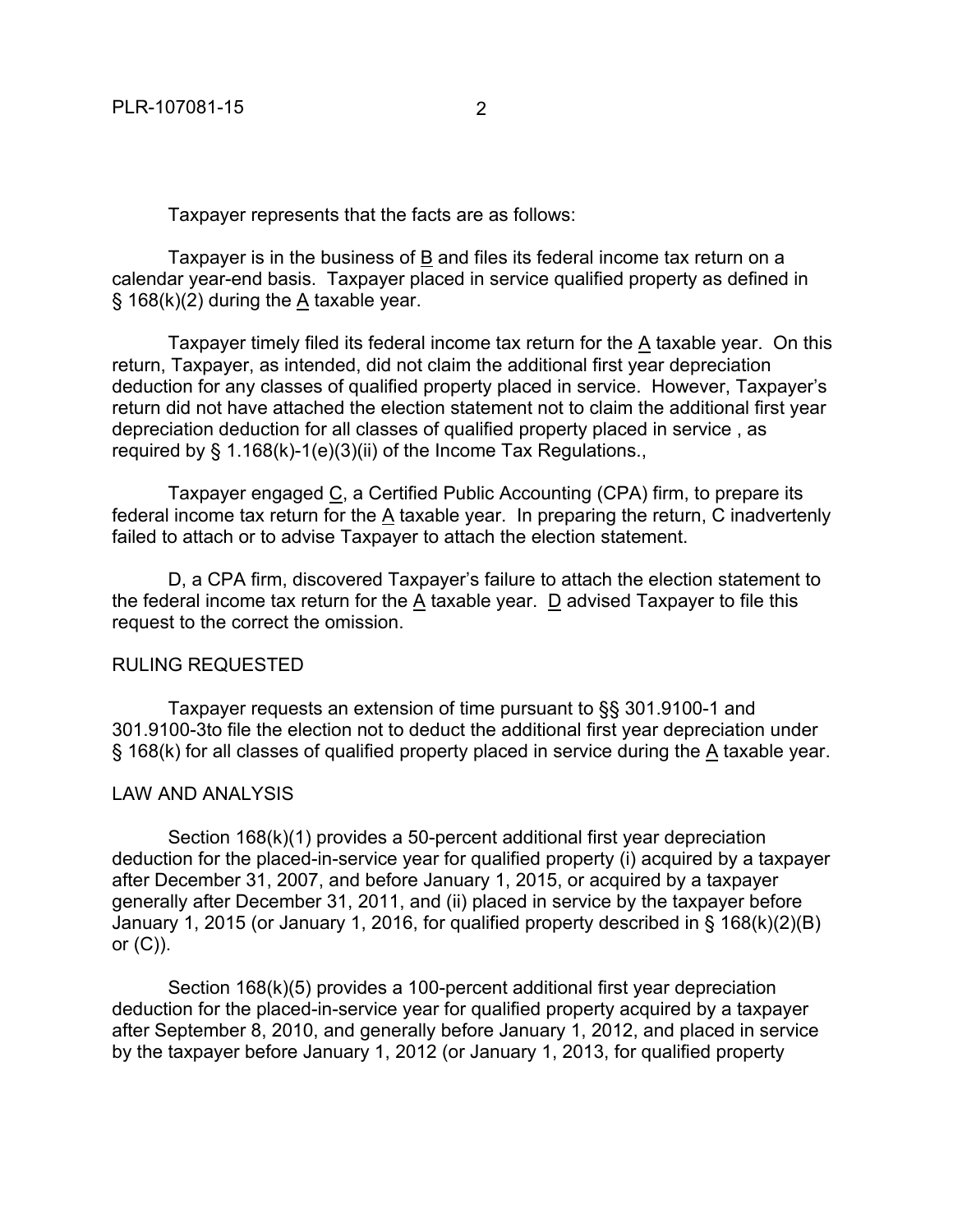described in § 168(k)(2)(B) or (C)). See section 3 of Rev. Proc. 2011-26, 2011-16 I.R.B. 664, 665.

Section 168(k)(2)(D)(iii) provides that a taxpayer may elect not to deduct the additional first year depreciation for any class of property placed in service during the taxable year. The term "class of property" is defined in  $\S$  1.168(k)-1(e)(2) as meaning, in general, each class of property described in § 168(e) (for example, 5-year property). See section 5.01 of Rev. Proc. 2008-54, 2008-2 C.B. 722, and section 3.01 of Rev. Proc. 2011-26, 2011-16 I.R.B. at 665 (rules similar to the rules in § 1.168(k)-1 for "qualified property" or for "30-percent additional first year depreciation deduction" apply for purposes of  $\S$  168(k) as currently in effect).

Section 1.168(k)-1(e)(1) provides that the election not to deduct additional first year depreciation for a class of property applies to all qualified property that is in that class of property and placed in service in the same taxable year.

Section 1.168(k)-1(e)(3)(i) provides that the election not to deduct additional first year depreciation must be made by the due date (including extensions) of the federal tax return for the taxable year in which the property is placed in service by the taxpayer.

Section 1.168(k)-1(e)(3)(ii) provides that the election not to deduct additional first year depreciation must be made in the manner prescribed on Form 4562, "Depreciation and Amortization," and its instructions. The instructions to Form 4562 for the  $\underline{A}$  taxable year provided that the election not to deduct the additional first year depreciation is made by attaching a statement to the taxpayer's timely filed tax return (including extensions) indicating that the taxpayer is electing not to deduct the additional first year depreciation and the class of property for which the taxpayer is making the election.

Under § 301.9100-1, the Commissioner has discretion to grant a reasonable extension of time under the rules set forth in §§ 301.9100-2 and 301.9100-3 to make a regulatory election.

Sections 301.9100-1 through 301.9100-3 provide the standards the Commissioner will use to determine whether to grant an extension of time to make an election. Section 301.9100-2 provides automatic extensions of time for making certain elections. Section 301.9100-3 provides extensions of time for making elections that do not meet the requirements of § 301.9100-2.

Section 301.9100-3(a) provides that requests for relief under § 301.9100-3 will be granted when the taxpayer provides evidence to establish to the satisfaction of the Commissioner that the taxpayer acted reasonably and in good faith, and the grant of relief will not prejudice the interests of the government.

**CONCLUSION**